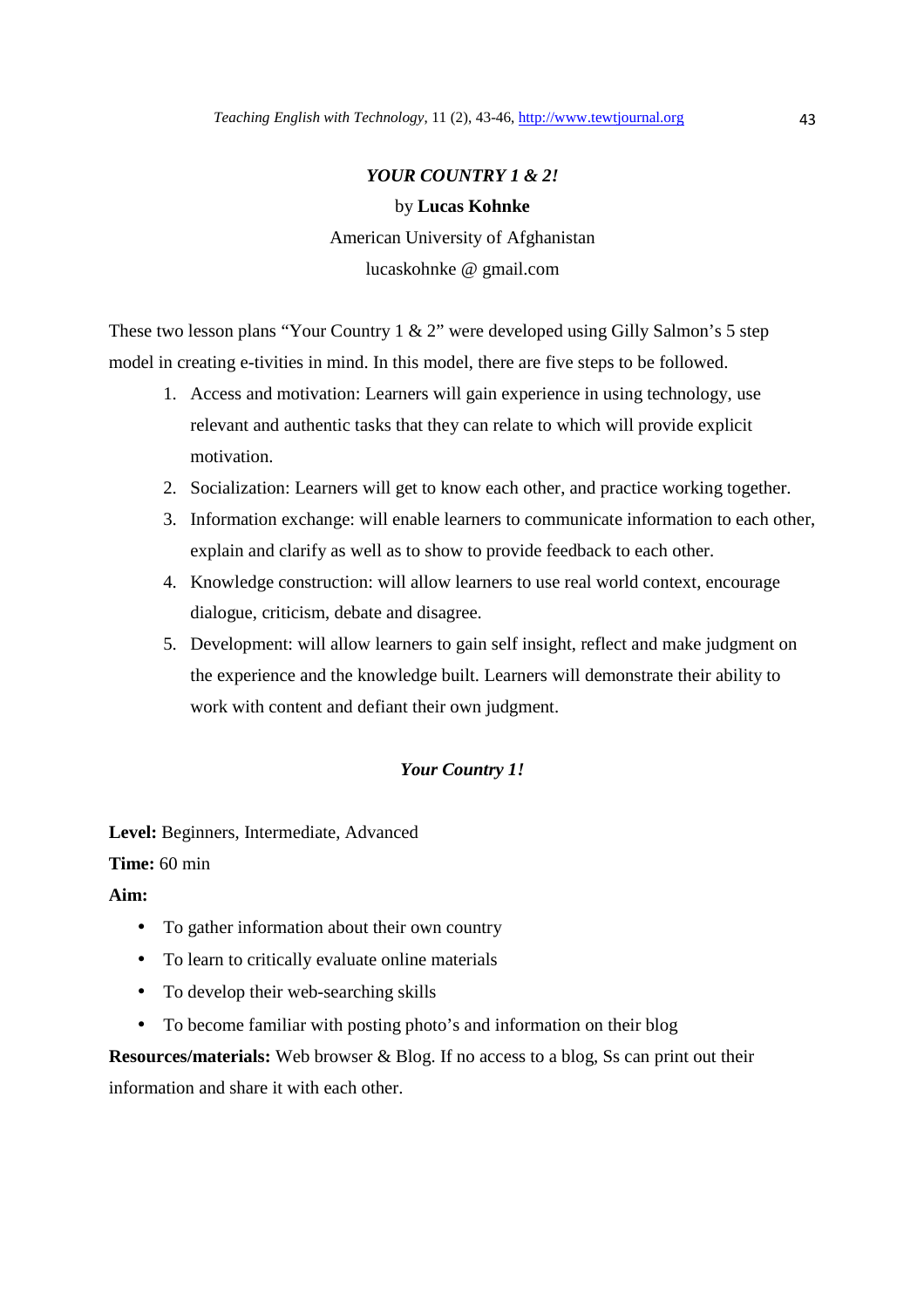**Possible problems:** Slow internet connection, web-sites being censored (certain countries) **Before class:** 

- 1. Check computer lab(s)
- 2. Post a greeting message on each student's blog and/or their common class blog
- 3. Post a sample blog of what the Ss are expected to accomplish

### **Procedure**

**1. Pre-stage** (10 min)

### **Step 1: Access and Motivation**

Ss are told what will be covered and expected from them in today's lesson (*To find interesting and new information about their country, evaluate if the information is accurate or not. Find a photo that shows the new information they have found*).

- **2. While-stage** (40 min)
- Ss log on to their blog and read the greeting message from their instructor.
- Ss examine a sample blog of what they are expected to create (*if one is available*).
- Ss begin to search for information from Google or any other search engine.

### **Step 2: Socialization**

Ss post a photo and write comments (ask Ss to check spelling before posting as well as include links to the sites where they found the information for their classmates to click on later).

### **3. Post-stage** (T – 60 min, S – 10 min)

### **Step 3: Information Exchange / Step 4: Knowledge Construction**

- Each S is asked to read 2 or 3 of his/her fellow Ss' blog and try to write some comments about the photo and information given on them.
- The T writes brief individual comments on each S's blog in addition to a summary of today's activity on the class blog.

### **Step 5: Development**

The S is asked to summarize what they have learned and evaluate how well they performed each activity.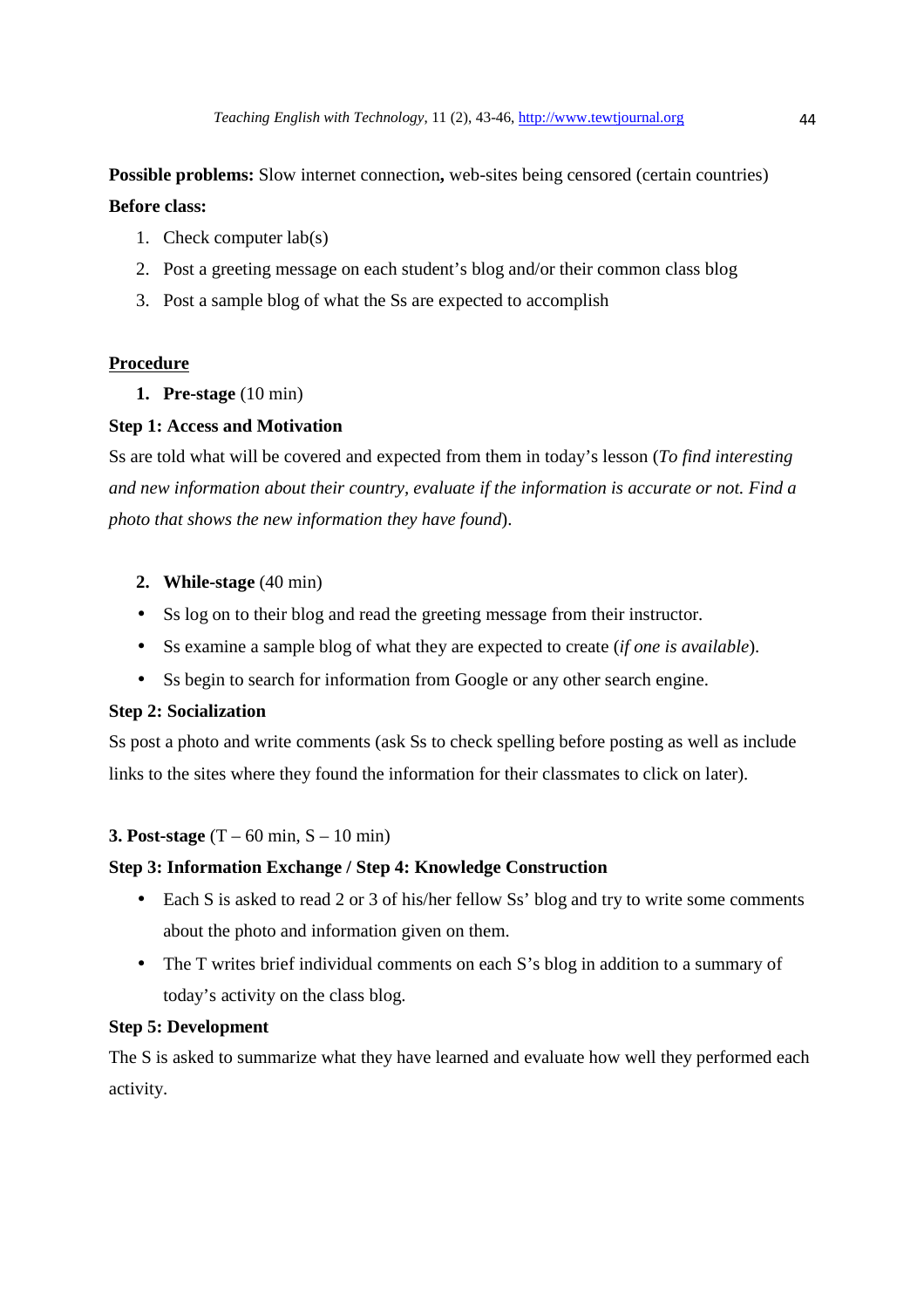# *Your Country 2!*

# **Level:** Beginners, Intermediate, Advanced

**Time:** 60 min

### **Aim:**

- To be able to express themselves more confidently through writing
- To interact without inhabitations through writing

### **Resources/materials:** Web browser & Blog

**Possible problems:** Slow internet connection, students may forget their web chat usernames

### and/or passwords

### **Before class:**

- Check computer  $\text{lab}(s)$
- Make sure all the students have access to a web-chat function

### **Procedure**

**1. Pre-stage** (10 min)

### **Step 1: Access and Motivation**

- Ss are told what will be covered and expected from them in today's lesson.
- Ss are divided into pairs

### **2. While-stage** (25 min)

### **Step 2: Socialization / Step 3: Information Exchange**

- Ss log onto a web chat
- Ss begin to chat about what they learned about their country and what they found interesting about their friends' comments.
- Ss are given a warning when time is nearly up so that they can round off their online discussions.

### **3. Post-stage** (20 min)

### **Step 4: Knowledge Construction**